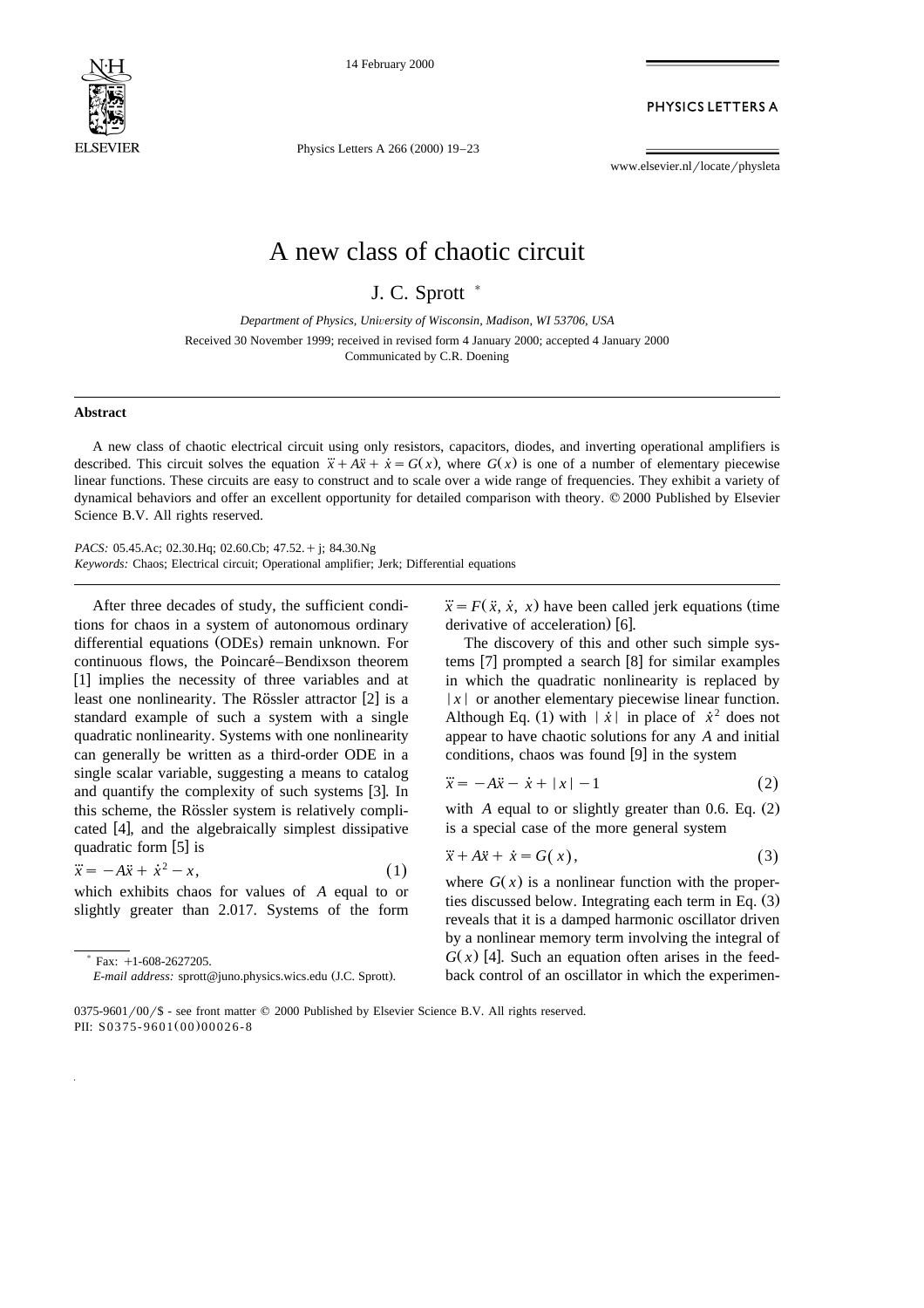

Fig. 1. A general circuit for solving Eq.  $(3)$  using one of the nonlinear feedback elements in Fig. 2 for  $G(x)$ .

tally accessible variable is a transformed and integrated version of the fundamental dynamical variable.

Eq. (3) with a piecewise linear  $G(x)$  suggests a class of chaotic electrical circuit that is simple to construct, analyze, and scale to most any desired frequency. It is new in the sense that it does not involve analog multiplication, it uses only resistors, capacitors, diodes and operational amplifiers, and the governing equation is simpler than any previously modeled electronically. The most straightforward implementation [8] involves three successive active integrators to generate  $\ddot{x}$ ,  $\dot{x}$ , and *x* from  $\dddot{x}$ , coupled with a nonlinear element that generates  $G(x)$  and feeds it back to  $\ddot{x}$ . Fig. 1 shows a slightly simpler circuit in which one of the integrators is a passive RC. Above or to the left of each component is the value that would make the circuit behave in real time. Values not shown are unity. Below or to the right are practical values for  $A = 0.6$  that produce similar outputs for the op amps and scale the frequency up by a factor of  $10<sup>4</sup>$  into the audio range  $(f = 10^4 / 2\pi \approx 1592$  Hz at the Hopf bifurcation point) so that the bifurcations and chaos can be heard.  $1$ 

In Fig. 1, the element labeled  $G(x)$  represents a nonlinear resistor with the feature that the current *I* exiting the grounded terminal at the left obeys  $I =$  $G(V)$ , where *V* is the voltage applied to the terminal at the right. For example, the function  $G(x) = B |x|$ 

 $-C$  required to solve Eq. (2) is produced by the circuit in Fig.  $2(a)$  [10]. Fig. 2 shows three other cases with chaotic solutions. In each case, the constant *A* is taken as 0.6 and *B* is selected to be well



Fig. 2. Some nonlinear forms for  $G(x)$  that produce chaos and circuits to produce them.

<sup>&</sup>lt;sup>1</sup> More detail on a circuit that solves Eq.  $(2)$ , including a sound file of the bifurcations as  $1/A$  is increased can be found at http://sprott.physics.wisc.edu/chaos/abschaos.htm.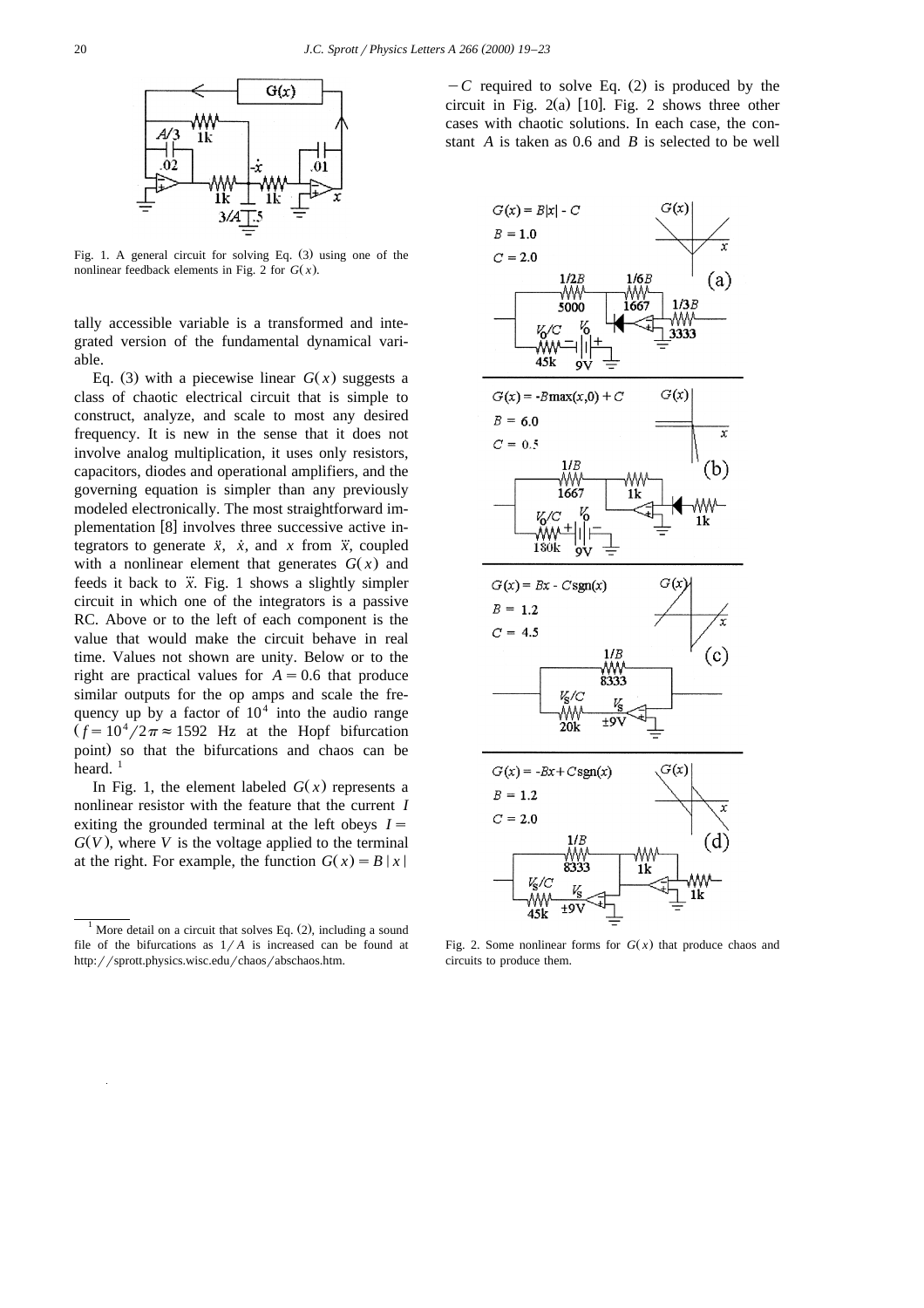

Fig. 3. Chaotic attractors produced by each of the circuits in Fig. 2 in the  $x - \dot{x}$  plane. In the left-hand column are oscilloscope traces, and in the right-hand column are the corresponding numerical solutions on the same scale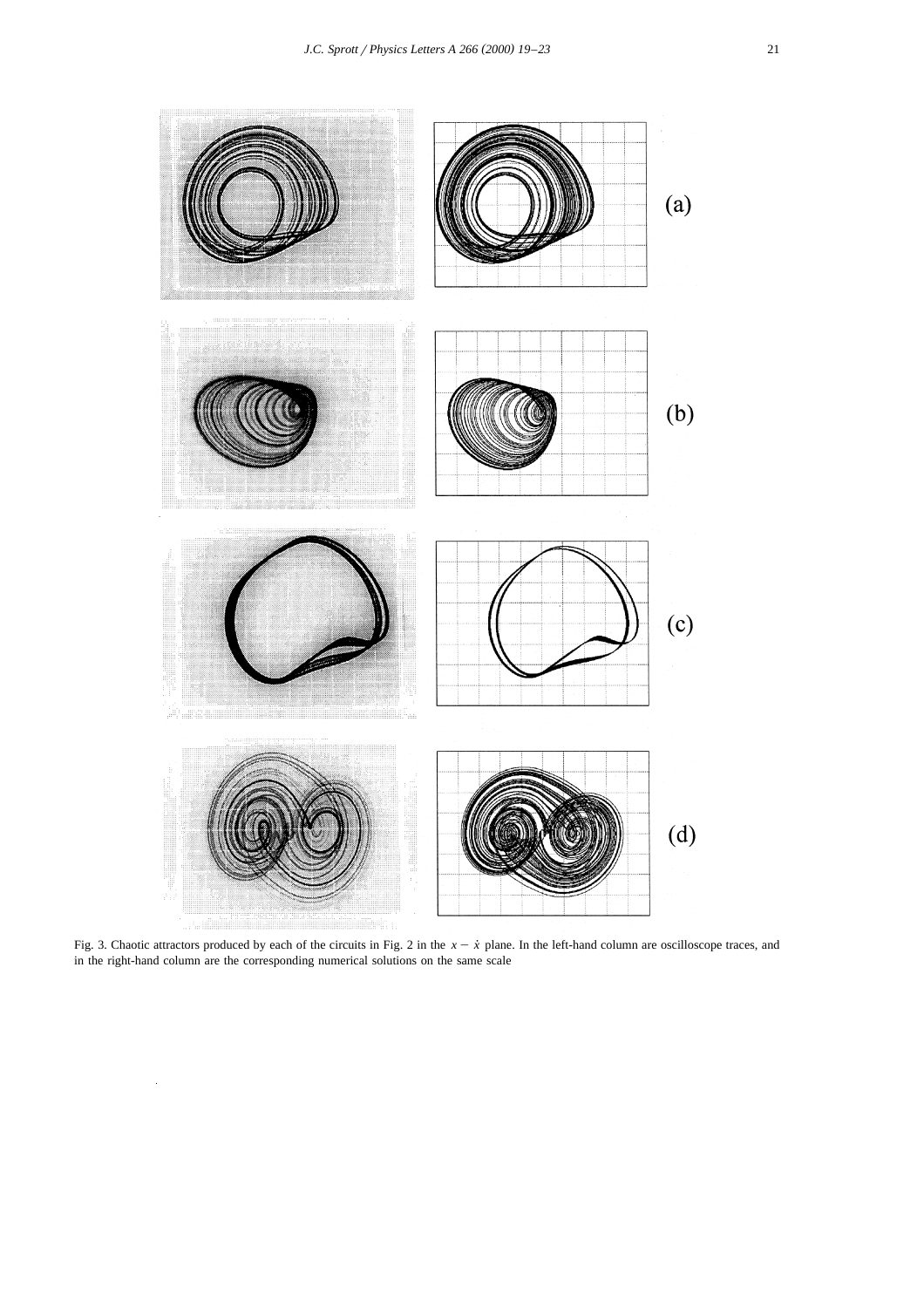into the chaotic regime. The constant *C* determines the size of the attractor and has been adjusted for each case so that *x* reaches a maximum value of slightly less than 5. Such a voltage is well above the noise level but comfortably below a value that would typically saturate the op amps.

Most any of the components can be varied to serve as a bifurcation parameter. Unfortunately, there is no single parameter that controls *A* in any of the circuits or  $B$  in the circuit in Fig. 2(a), but the resistor in the lower right of Fig. 1 can be made variable with resistance *R*. With the capacitors chosen to give  $A = 0.6$  for  $R = 1$ , the trajectory in  $A - B$  space then follows the curve  $A = 0.4 +$  $0.2/R$ ,  $B = 1/R$ .

These circuits are similar in spirit to Chua's circuit  $[11,12]$ , which uses two capacitors, an inductor, and diodes with operational amplifiers or transistors to provide a piecewise linear approximation to a cubic nonlinearity. Chua's circuit has a much more complicated representation in terms of  $\ddot{x}$  with many more than four terms, involving step functions, delta functions, and their products with derivatives of *x*. Because of the delta functions, the dynamics are not continuous in the space of  $(x, \dot{x}, \ddot{x})$ . Since the contraction is not constant along the trajectory, it is more difficult to verify the Lyapunov exponents. Chua's circuit is more difficult to construct, scale to arbitrary frequencies, and analyze because of the inductor with its frequency-dependent resistive losses. Three reactive components (capacitors or inductors) are required for chaos in systems with continuous flows so that the Kirchhoff representation of the circuit contains three, first-order ODEs.

These circuits provide three points of detailed comparison with theory – the frequency of oscillations, the values of *A* and *B* at which the various bifurcations occur, and the amplitude of the output voltage  $x(t)$ . All three agree with numerical calculations to within the precision of the electrical components (typically 10%). A version of the circuit in Fig.  $2(a)$  was constructed with high precision components  $({\sim}1\%)$ , and it was verified that the frequency and amplitude agree with numerical calculations to within a few percent. The onset of chaos occurred for a value of *R* about 12% smaller than expected, however. The reason for this discrepancy is that this particular implementation of the absolute value cir-

cuit requires an operational amplifier with a large slew rate to minimize hysteresis near the bend in the curve. This problem can be circumvented by operating at a lower frequency or by using a slightly more complicated version of the absolute value circuit. Fig. 3 shows oscilloscope traces in the  $x - \dot{x}$  plane of the attractors produced by each of the systems in Fig. 2 for the parameters listed along with the corresponding numerical prediction, plotted on the same scale.

The system in Eq. (3) with a nonlinear  $G(x)$  has been relatively little studied. Coulett, Tresser, and Arneodo observed chaos in numerical simulations with a cubic  $[13]$  and a special piecewise linear [14,15] form of  $G(x)$ , and Rul'kov, et al. [16,17] devised an RLC circuit using an unspecified nonlinear amplifier to produce a particular form of  $G(x)$ . It does not appear to be generally known that many functions  $G(x)$  produce chaos, some examples of which are listed in Table 1. These systems are elementary, both in the sense of having the algebraically simplest autonomous ODE and in the form of the nonlinearity. The table lists typical values of *B* that give chaos for arbitrary values of *C* with  $A = 0.6$ , along with the numerically calculated largest Lyapunov exponents (LE) in base-e. The other Lyapunov exponents are 0 and  $-(LE+A)$ , and the Kaplan–Yorke dimension [18] is  $D_{KY} = 2 +$  $LE/(LE + A)$ . Other chaotic systems can be found in which  $G(x)$  is a delta function or a hysteretic (multivalued) function, in which case only a secondorder ODE is required for chaos.

Table 1

Some simple functions  $G(x)$  that produce chaos in Eq. (3) with  $A = 0.6$ . The constant *C* is arbitrary and only effects the size of the attractor.

| G(x)                 | В    | LE (base- $e$ ) |  |
|----------------------|------|-----------------|--|
| $+(B x -C)$          | 1.0  | 0.036           |  |
| $-Bmax(x,0) + C$     | 6.0  | 0.093           |  |
| $Bx - Csgn(x)$       | 1.2  | 0.657           |  |
| $-Bx + Csgn(x)$      | 1.2  | 0.162           |  |
| $\pm B(x^2/C-C)$     | 0.58 | 0.073           |  |
| $Bx(x^2/C-1)$        | 1.6  | 0.103           |  |
| $-Bx(x^2/C-1)$       | 0.9  | 0.126           |  |
| $-B[x-2\tanh(Cx)/C]$ | 2.2  | 0.221           |  |
| $\pm B\sin(Cx)/C$    | 2.7  | 0.069           |  |
| $\pm$ Bcos(Cx)/C     | 2.7  | 0.069           |  |